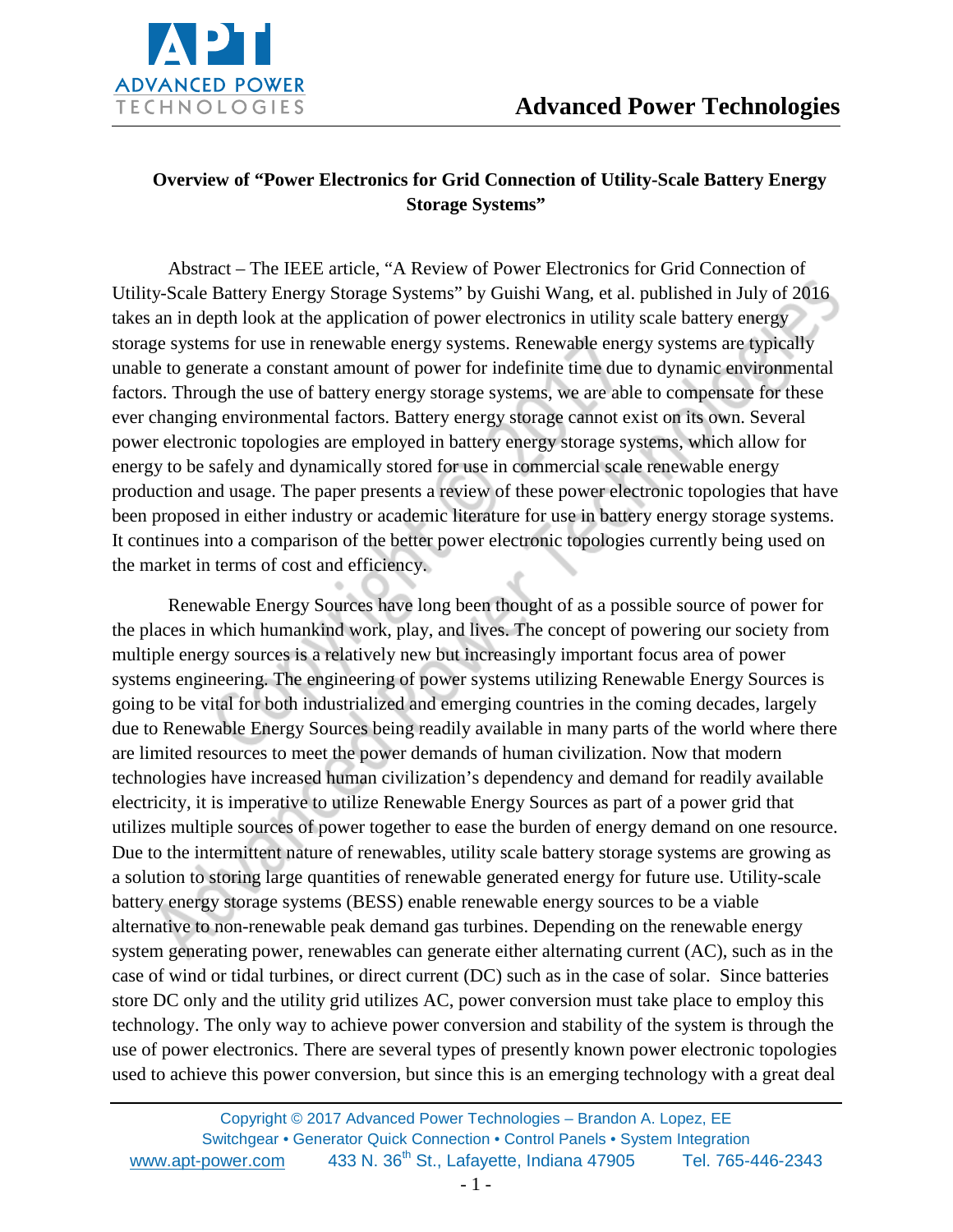

of research still needing to be done, the best topology or all the possible topologies might not yet have been discovered. The presently known topologies will be presented in this paper, as well as an analysis of five specific topologies.

There are two categories of BESS topologies that exist: Transformer based and transformer-less based. A block diagram of the two systems operations are shown in figure 1. The transformer based topology is the most conventional method, which utilizes an output step up transformer with 2 level (2L) three-phase converters (one Insulated Gate Bi-polar Transistor - IGBT pair per phase), as shown in figure 2. The transformer on the output of these converters steps up the voltage from low voltage battery range (<600V) to medium voltage utility grid distribution range (2.4kV+). Complex multi-level converters can also be used to fine tune harmonic performance such as a three level converter.



Fig. 1. Functional Block Diagram of Transformer Based BESS Topology (top) Functional Block Diagram of Transformer-less Based BESS Topology (bottom)



Fig. 2. Conventional PE unit using a 2L converter and transformer.

Copyright © 2017 Advanced Power Technologies – Brandon A. Lopez, EE Switchgear • Generator Quick Connection • Control Panels • System Integration www.apt-power.com 433 N. 36<sup>th</sup> St., Lafayette, Indiana 47905 Tel. 765-446-2343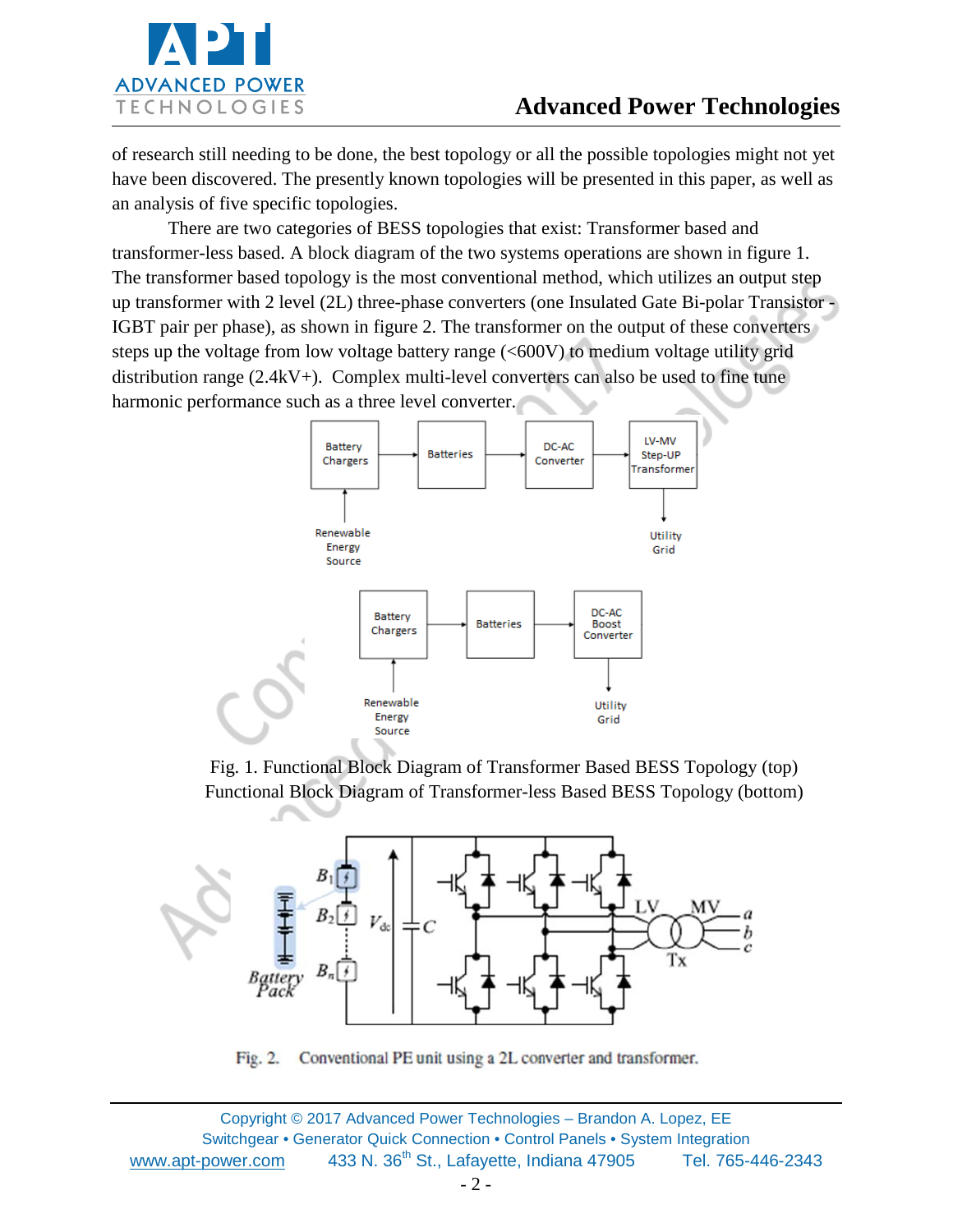

**DRCOX** 

## **Advanced Power Technologies**

The second category of BESS topology is one which does not utilize a transformer. Instead, it contains series connected semiconductors which allows for direct connection of the converters to the medium voltage utility grid without the use if the step up transformer previously discussed. In this topology, enough IGBTs are connected in series to block the DClink voltage. The DC-link is the connection between the DC batteries (regulated or unregulated outputs) and the DC-AC system. Another topology similar in concept utilizes series connected sub-modules. Two examples of this topology are the Cascaded H-Bridge Converter (CHB) and the Modular Multilevel Converter (MMC). The CHB contains cells comprised of three phase legs and semiconductor H-bridges connected in series with one another. The cascaded nature of the H-bridges allows for incremental boosting from low voltage battery range to the medium voltage grid range. This topology requires advanced industrial controls to eliminate charge unbalance between the batteries of each cell in the converter. The modular multilevel converter (MMC) can have one of two configurations. One configuration contains a long string of series connected batteries which make up a centralized battery bank with series connected sub modules. The long battery strings cause a number of problems within the system. One way to alleviate the various problems associated with large battery strings is to have batteries distributed into each sub-module. The other configuration contains one battery distributed to each series connected sub-module. A comparison of both types can be seen figure 3. In MMCs, circulating current between batteries helps charge unbalance issues, but increases switching losses due to conduction. Along with this, there is a need for large sub-module capacitors to filter large fundamental harmonics.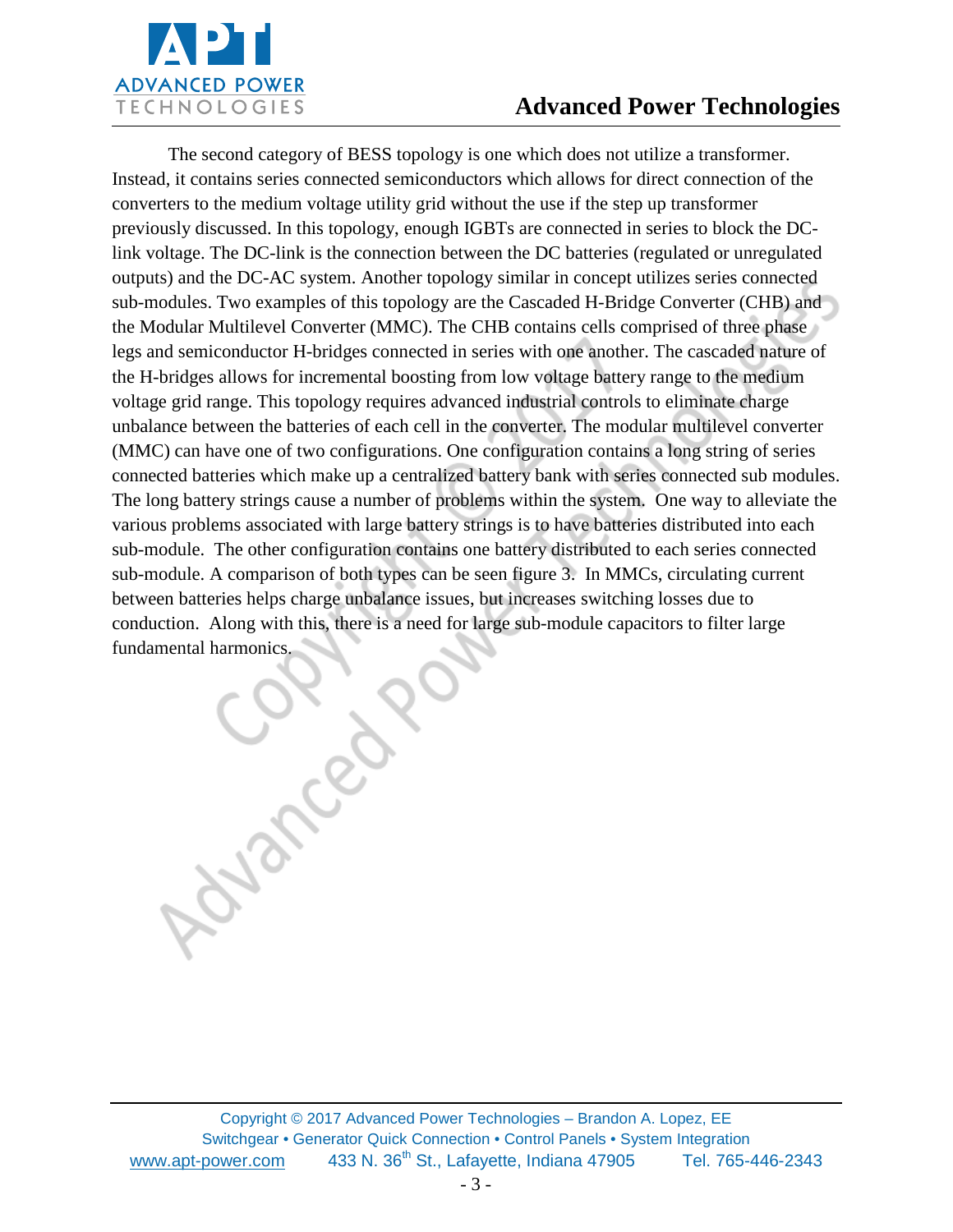

## **Advanced Power Technologies**



Fig.  $3$  MMC and corresponding SMs: (a) centralized batteries on the dc-link; (b) distributed batteries in the SMs.

The controllable common DC-link uses DC to DC converters between battery strings and the ac converters as the DC-link. This eliminates charge imbalance by regulating the varying dc from each battery string output and filters low order harmonics from entering the batteries which increases the battery life. Simple boost converters as shown in figure 7a, are used to increase voltage closer to medium level grid level. System requirements specifications are still under development for BESS, and it is not known at this time whether or not isolation will be deemed as a requirement of BESS. Isolation may become required due to overcurrent and operating temperature concerns between the medium voltage grid and battery system. The use of a dual action bridge or DAB converter employs a high frequency switching scheme through a transformer and achieves galvanic isolation, as shown in figure 4.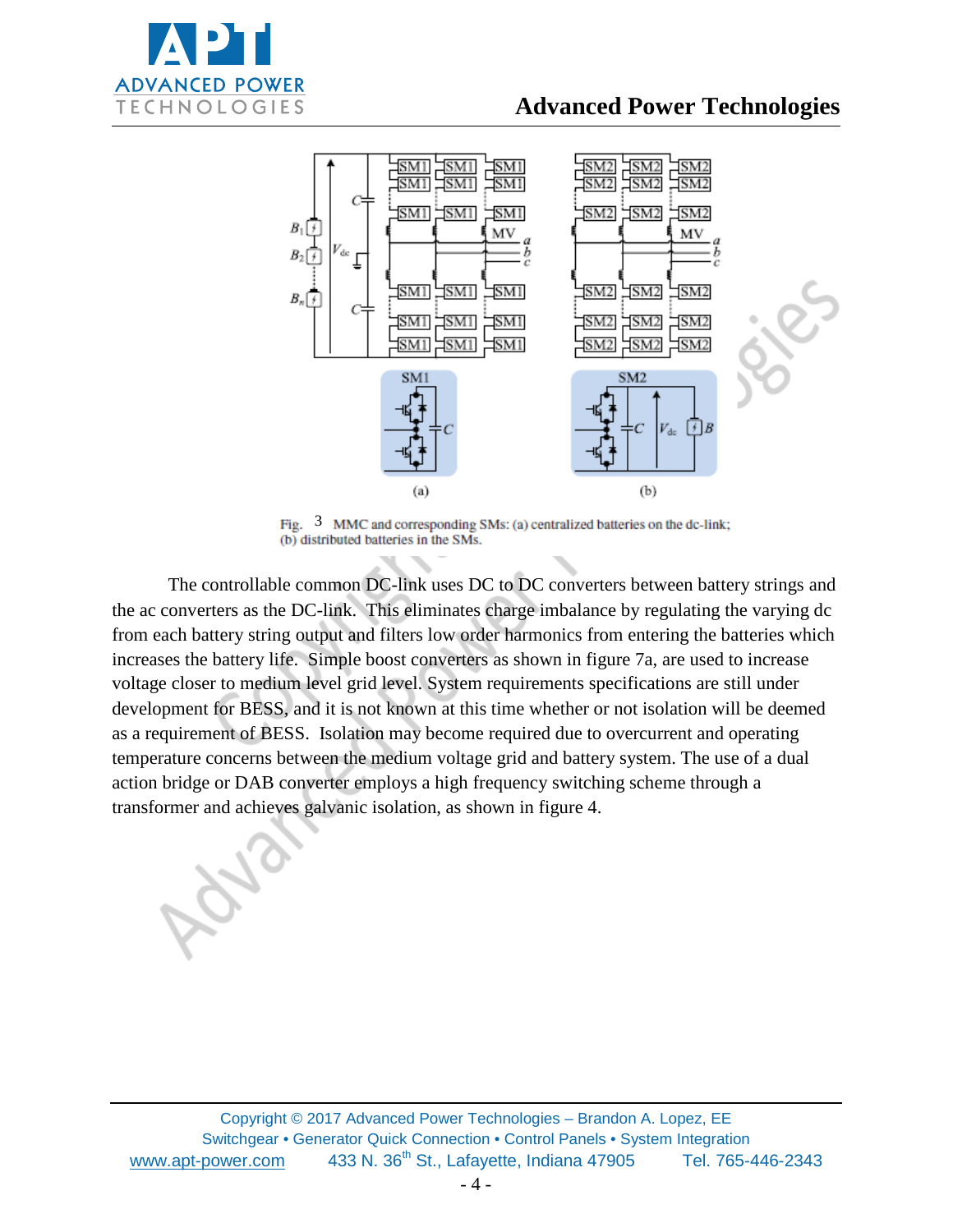

## **Advanced Power Technologies**



Fig. 4 Common dc-dc converter topologies to control the power flow between the common dc-link and batteries, (a) boost converter, and (b) DAB converter.

The final type of topology that is presented is the Hybrid Energy Storage System (HESS). HESS combines the advantages of two topologies in one system. In order to utilize the advantages of a HESS, the individual topology components must be interfaced together with controls. There are three main configurations that are presented for HESS: uncontrolled, semicontrolled, and fully-controlled as shown in figure 5. In uncontrolled HESS, power from the batteries is not regulated. Impedance is needed to limit voltage imbalance surge current from parallel battery strings, such as during a fault condition. Semi-controlled HESSs contain DC to DC converters on half of the battery strings. There is no need for current limiting impedance between the strings of this topology. Voltage of half of the system is regulated to match the other half. Still, some variation can still exist in voltage in the unregulated half. The fully –controlled HESS contains a DC-DC converter on each of the battery strings. This allows for a common DClink and battery output voltage regulation. AC output is then regulated by complex control algorithms.



Fig. 5 Typical categories of configurations to connect multiple ES resources: (a) direct connected; (b) half controlled; and (c) fully controlled.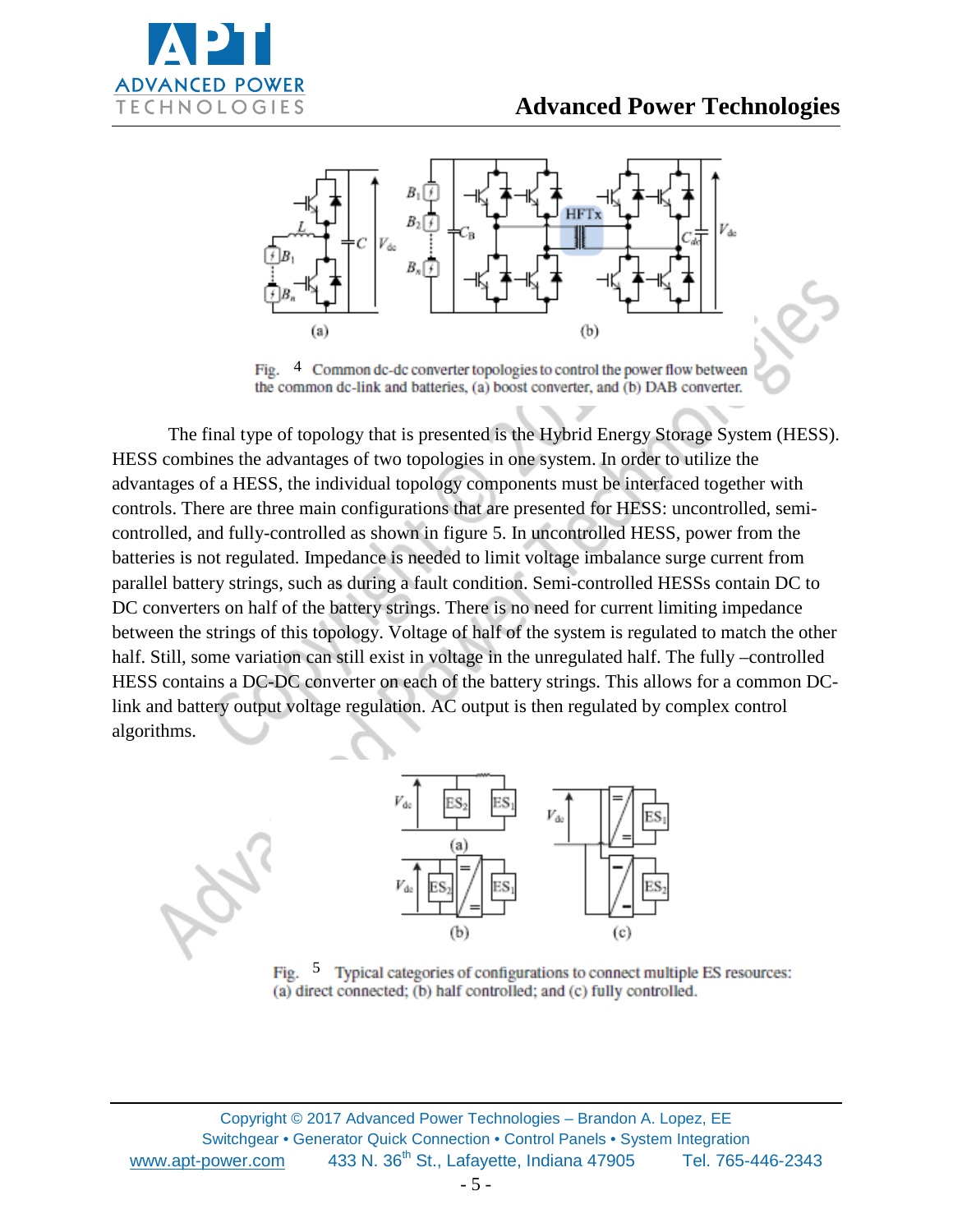

The experiment presented in this paper compares five utility scale BESS topologies all needing to produce 30MVA of three phase power at a nominal grid voltage of 22kV. The benchmark system of the experiment was a 2L converter utilizing a traditional line-frequency (60Hz) step-up transformer. Four other topologies (all without a transformer): 2-level converter, 3-level converter, Cascaded H-bridge (CHB), and Modular Multilevel Converter (MMC) with specifications needed to achieve 30MVA of three phase power at a nominal grid voltage of 22kV are presented in table 1 with the benchmark system (the system to which all other system performances are being compared). The systems performance parameters measured are efficiency, power losses under two various load conditions, and cost.

| Configuration                           | $2L+Tx$ | 2L               | 3L  | <b>CHB</b> | <b>MMC</b> |  |
|-----------------------------------------|---------|------------------|-----|------------|------------|--|
| Three-phase Power                       |         | <b>30 MVA</b>    |     |            |            |  |
| Nominal Grid Voltage                    |         | $22$ kV          |     |            |            |  |
| # of Converters                         | 15      |                  |     |            |            |  |
| # of cells / SMs                        |         |                  |     | 10         | 40         |  |
| Transformer turn-ratio                  | 22/1.2  |                  |     |            |            |  |
| Vaepeak                                 | 1.15kV  | 18kV             |     |            |            |  |
| # IGBT in series                        |         | 18               | 9   |            |            |  |
| $V_{dc}$ , $kV$                         | 2.3     | 36               | 36  | 2.3        | 36         |  |
| <b>Rated IGBT Voltage</b>               |         | $3.3$ kV         |     |            |            |  |
| IGBT cosmic-ray failure rate [81], [82] |         | 0.7              |     |            |            |  |
| Continuous de collector current         |         | 1 <sub>k</sub> A |     |            |            |  |
| <b>Rated RMS Current</b>                | 825 A   | 788 A            |     |            |            |  |
| <b>Safety Factor</b>                    | 1.3     | 1.4              | 1.4 | 1.5        | 1.5        |  |

| TABLE <sub>1</sub>                                       |  |
|----------------------------------------------------------|--|
| <b>SPECIFICATIONS OF SELECTED PE UNIT CONFIGURATIONS</b> |  |

In a comparison of efficiency, the simple 2L converters (with & without transformer) are the most inferior topologies with respect to efficiency with the efficiency dropping up to 6% with increased switching frequency. The best efficiency performance came from MMC & CHB topologies where the effects of higher switching frequencies were found not have an adverse effect on efficiency. This is illustrated in figures 6, where a power level of 0.8 pu was used to compare the topologies various equivalent switching frequencies. Figure 7 goes on to compare the various topologies at various power levels.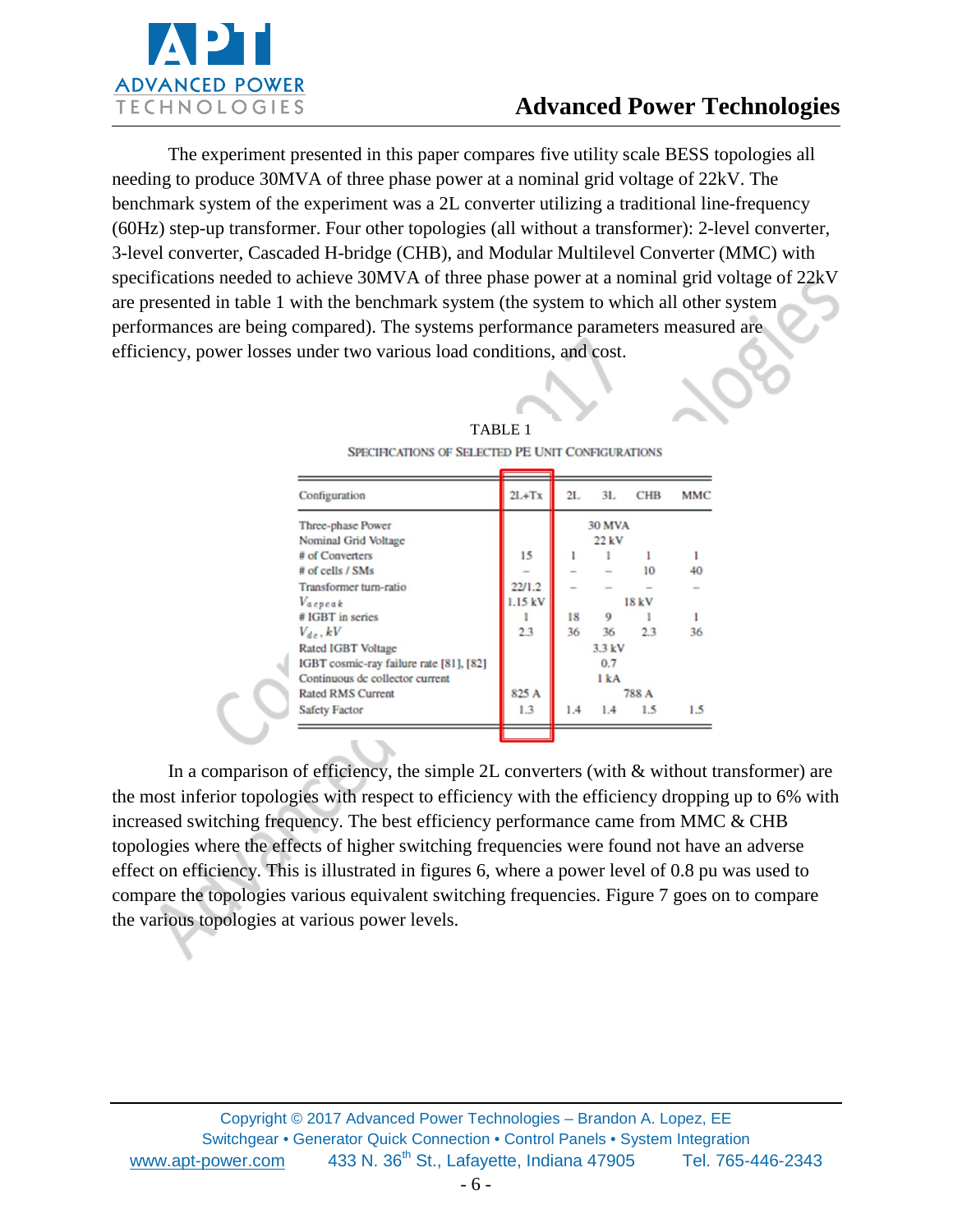



Efficiency of compared configurations at various equivalent switching Fig. 6 frequencies with the power level of 0.8 pu.



Fig 7Efficiency of compared configurations at various power levels.

Power losses for the various main components that comprise each topology at two different load levels, under light load (10% loaded) and heavy load (80% loaded) are analyzed.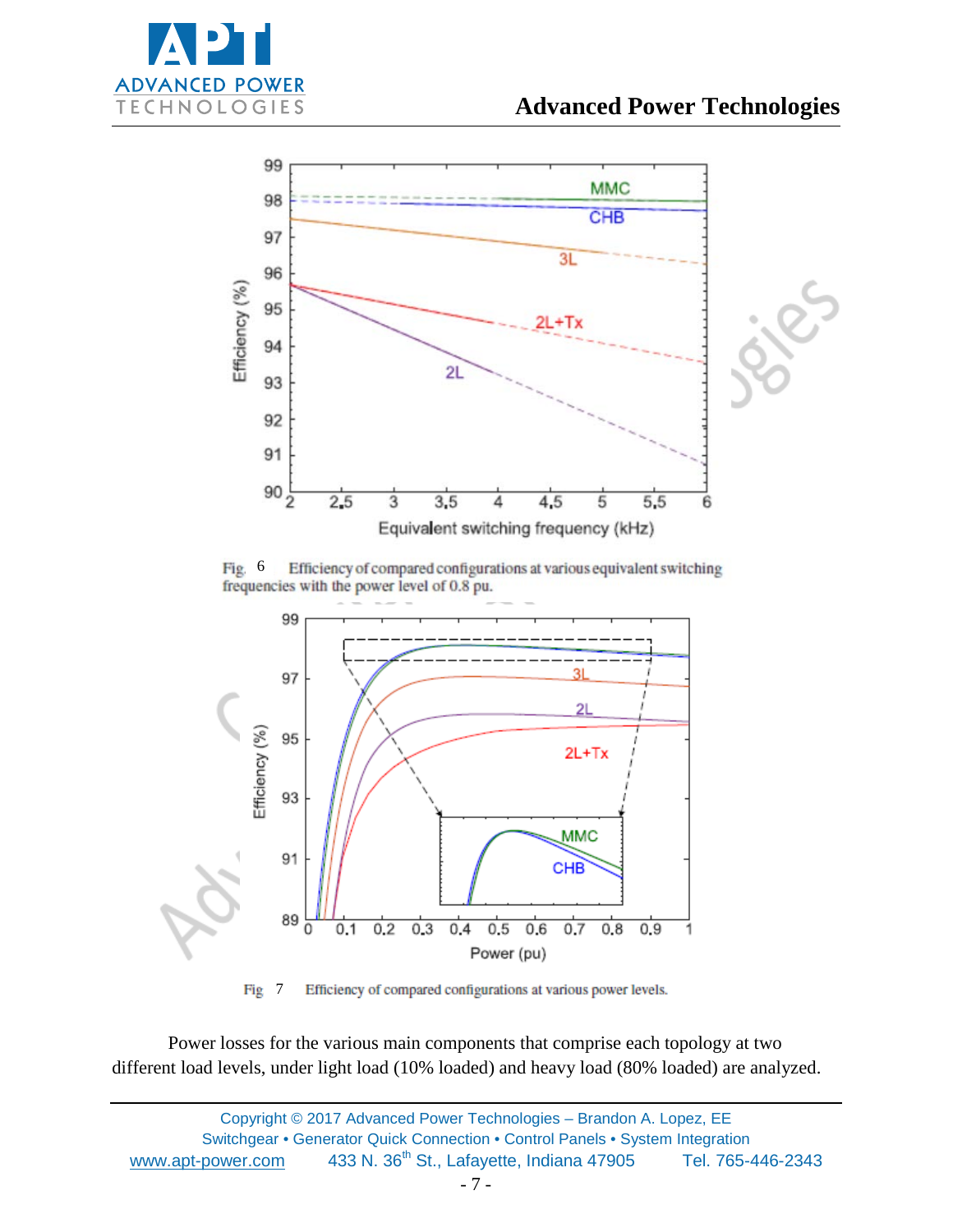

Results at 10% load, as shown in figure 8, yielded the largest power losses from DC-DC conversion. The smallest power losses at 10% load came from switching losses, which were almost negligible in all systems. At 80% load, all switching losses increase, but switching losses become significantly larger than under light load, as shown in figure 9.





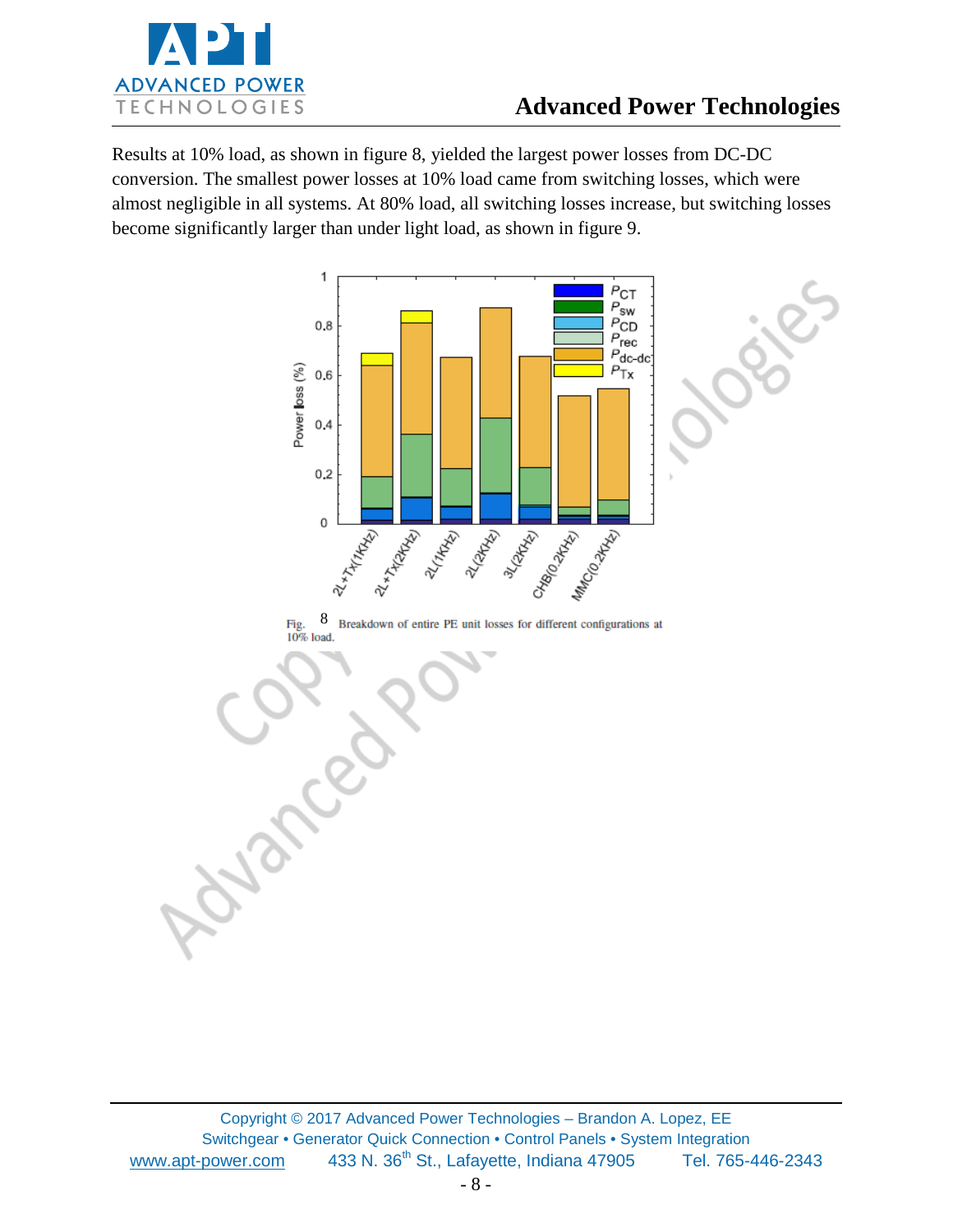

# **Advanced Power Technologies**



9Fig. Breakdown of entire PE unit losses for different configurations at 80% load.

In the cost analysis, the costs of several main basic system components are considered only – Capacitor (DC-link cap), Silicon (Switching devices), Filter (on rectified output), and Transformer (applied only to benchmark topology  $-2L+Tx$ ). The most cost effective typology (in terms of the components analyzed) is the CHB as compared to the benchmark (2L+Transformer) topology at ~20% less. The desire to eliminate a step up transformer arises in the fact that the transformer accounts for  $~40\%$  of the benchmark system cost seen in figures 10 and 11.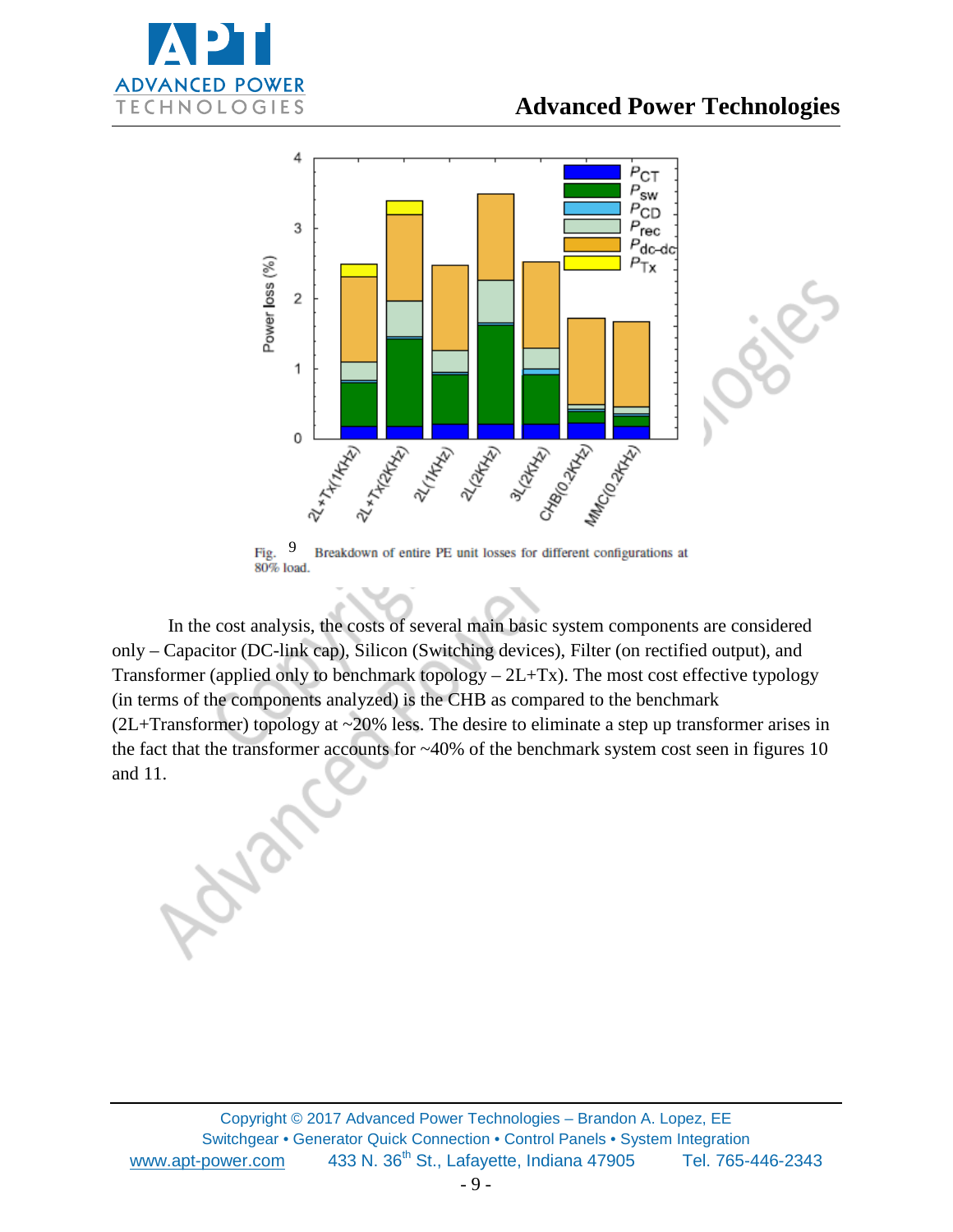





Fig. 11. Cost Breakdown per Topology for Each Component Per Unit Cost

There are a variety of specific issues that can be associated with battery energy storage systems. Typically batteries are sensitive to overcharge without DC-DC regulation. Aside from this, battery life and safety issues arise from low order harmonics from grid faults. Another consideration is that heat distribution must be considered when stacking batteries. If batteries are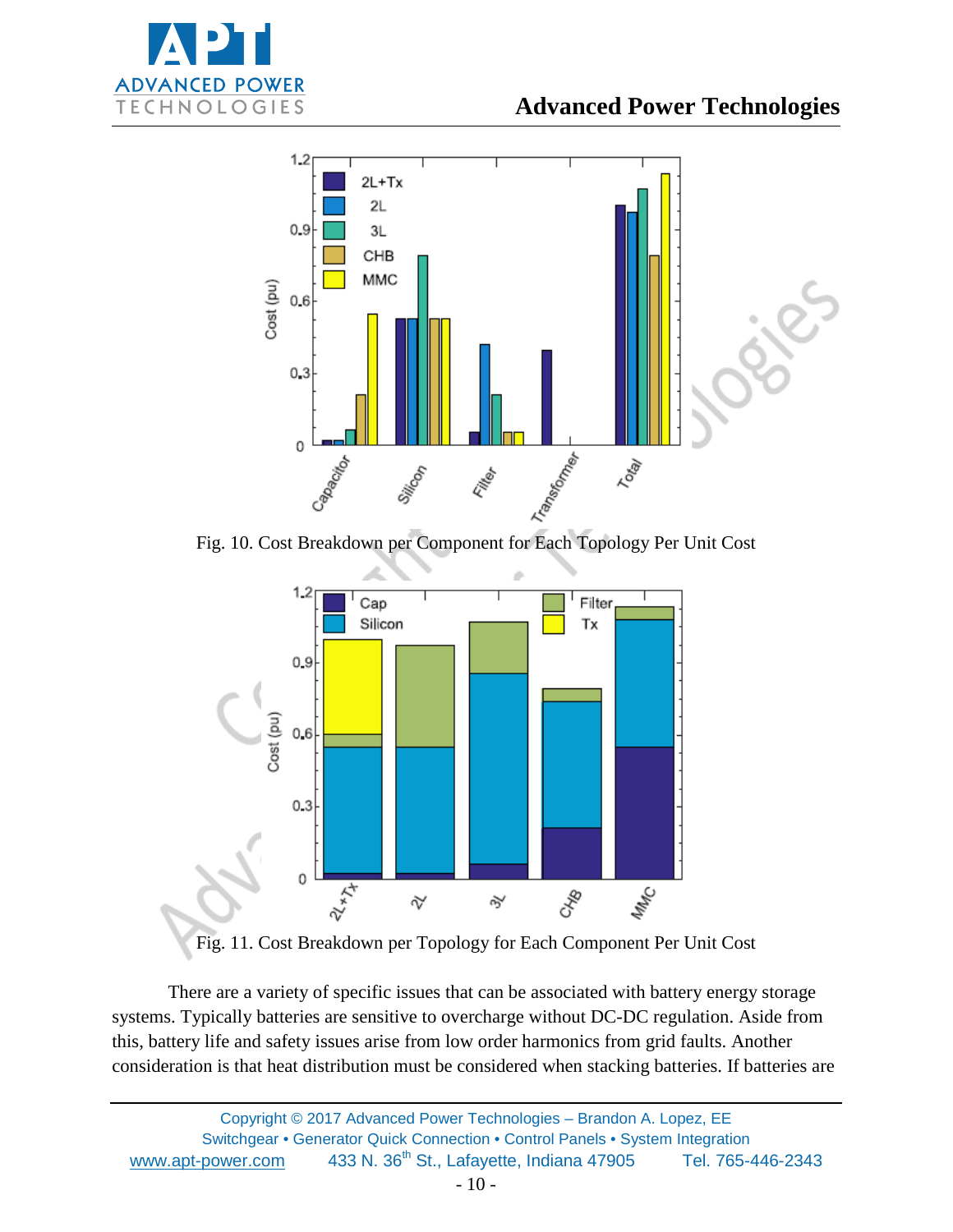

stacked without adequate cooling, performance and battery life may be affected. Two specific topologies: CHB and MMC have limitations during sustained grid imbalance from unequal charge/discharge of batteries in each phase leg. Less filtering in the various topologies reduces the presence of unwanted resonances in the grid.

As a result from analyzing this data, transformers-less configurations have been found to have lower power losses than those with a transformer, but are more complex with more power electronic devices. CHB has the lowest system cost (not including additional DC-DC converters). DC-DC converters were found to account for a large portion of losses in all topologies. As of present day, industry standards & requirements are not currently fully developed for BESS. This makes it difficult to accurately compare the all topologies with all systems components and characteristics considered. More research in the coming years must be done to further analyze various system costs, in order to determine the best topology for various system parameters and desired functions.